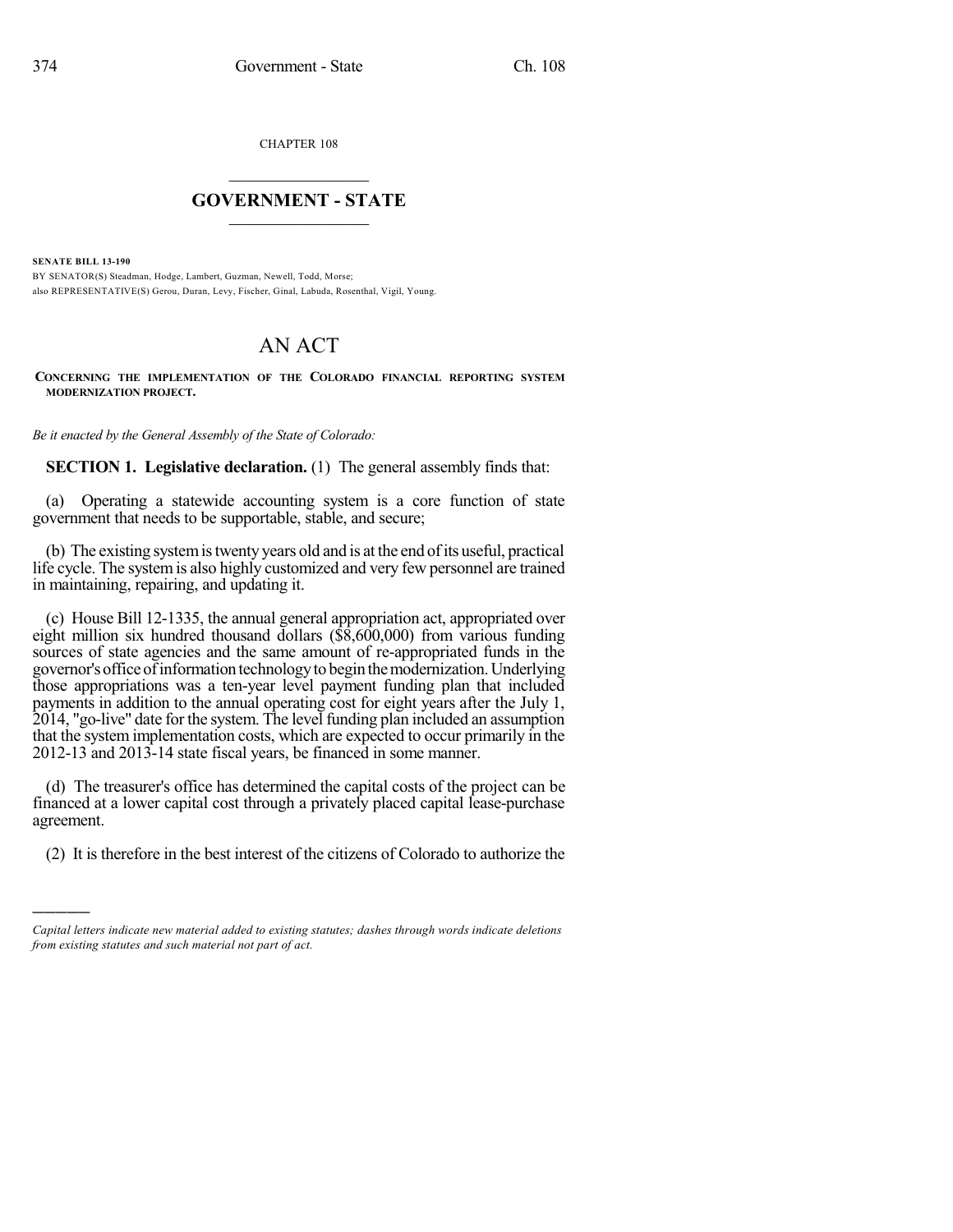state of Colorado, acting by and through the state treasurer, to enter into one or more lease-purchase agreements and other agreements as necessary to finance the implementation costs of the Colorado financial reporting system modernization project.

**SECTION 2. Lease-purchase agreement.**(1)(a) The state ofColorado, acting by and through the state treasurer, is authorized to execute one or more lease-purchase agreements for up to nine years to finance the implementation costs of the Colorado financial reporting system modernization project. The total amount of the principal component ofsaid lease-purchase agreement, including reasonable and necessary closing costs, shall not exceed thirty-three million dollars (\$33,000,000).

(b) Enactment of this act shall satisfy the requirements of section 24-82-801, Colorado Revised Statutes.

 $(2)$  (a) The lease-purchase agreement authorized in subsection  $(1)$  of this section shall provide that all of the obligations of the state under the agreement shall be subject to the action of the general assembly in annually making moneys available for all payments thereunder. The agreement shall also provide that the obligations shall not be deemed or construed as creating an indebtedness of the state within the meaning of any provision of the state constitution or the laws of the state of Colorado concerning or limiting the creation of indebtedness by the state of Colorado and shall not constitute a multiple fiscal-year direct or indirect debt or other financial obligation of the state within the meaning of section  $20(4)$  of article X of the state constitution. In the event the state of Colorado does not renew the lease-purchase agreement authorized in subsection (1) of this section, the sole security available to the lessor shall be the property that is the subject of the lease-purchase agreement.

 $(b)$  (I) The lease-purchase agreement authorized in subsection  $(1)$  of this section may contain such terms, provisions, and conditions asthe state treasurer, acting on behalf of the state of Colorado, may deem appropriate, including all optional terms; except that the lease-purchase agreement shall specifically authorize the state of Colorado to:

(A) Receive all personal property that is the subject of the lease-purchase agreement on or prior to the expiration of the terms of the lease-purchase agreement; and

(B) Reduce the term of the lease through prepayment of rental and other payments.

(II) Any personal property received under the lease-purchase agreement by the state on or prior to the expiration of the terms of the lease-purchase agreement shall be held for the benefit and use of the state.

(III) Such lease-purchase agreements may further provide for the issuance, distribution, and sale of instruments evidencing rights to receive rentals and other payments made and to be made under the agreement. Such instruments shall not be notes, bonds, or any other evidence of indebtedness of the state within the meaning